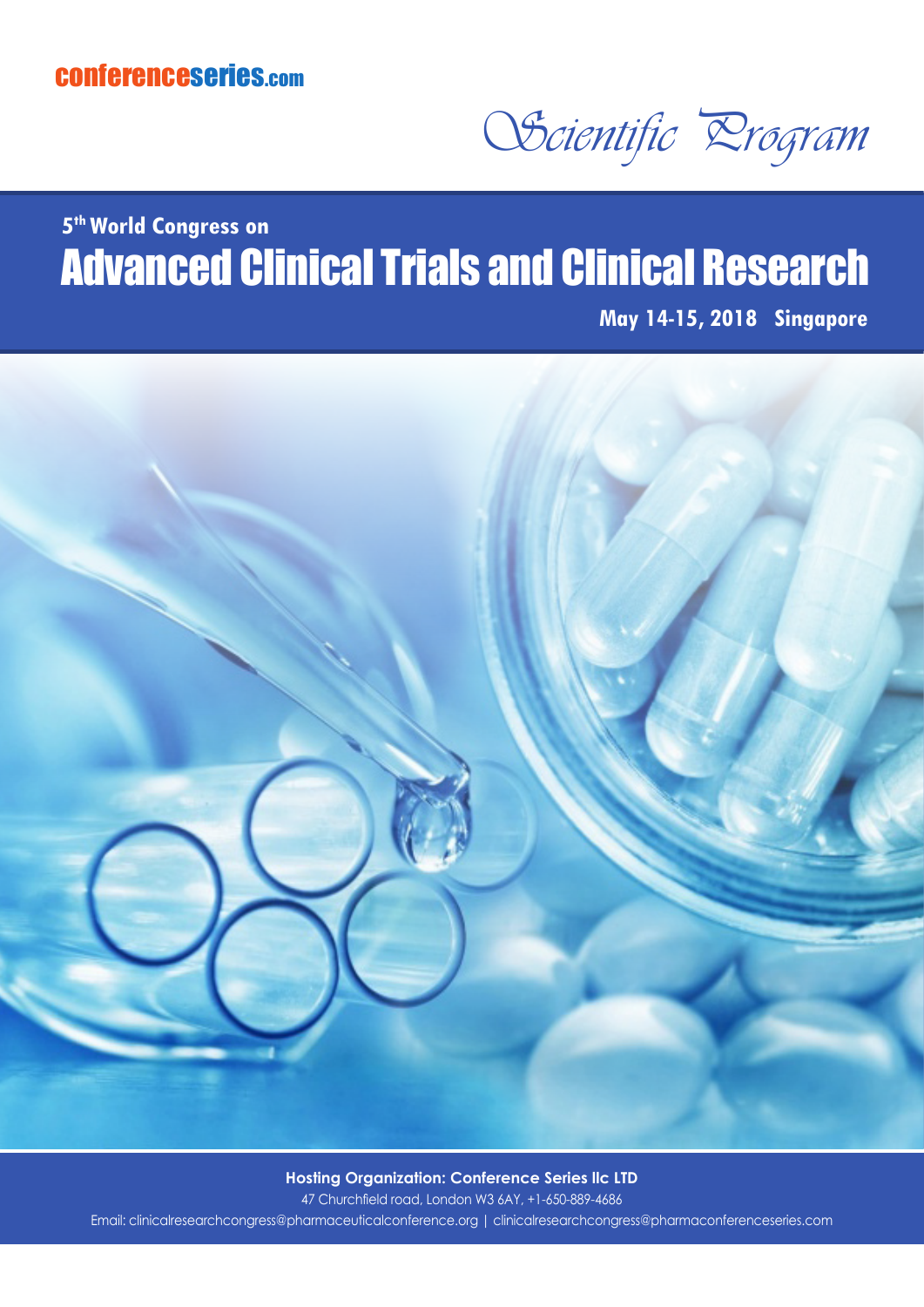| 09:00-09:30                 | <b>Registrations</b>                                                                                                                                                                                                                             |  |
|-----------------------------|--------------------------------------------------------------------------------------------------------------------------------------------------------------------------------------------------------------------------------------------------|--|
| <b>Sentose Room Level 3</b> |                                                                                                                                                                                                                                                  |  |
|                             | 09:30-09:55 Opening Ceremony<br><b>CONFETENCESETIES.com</b>                                                                                                                                                                                      |  |
| <b>Keynote Forum</b>        |                                                                                                                                                                                                                                                  |  |
| 09:55-10:00 Introduction    |                                                                                                                                                                                                                                                  |  |
| 10:00-10:50                 | Title: Role of genetic & caloric restriction in clinical trial<br><b>Myat Thu Thu Win, Asian Institute of Medicine Science and Technology, Malaysia</b>                                                                                          |  |
|                             | Networking & Refreshment Break 10:50-11:15                                                                                                                                                                                                       |  |
| $11:15-12:05$               | Title: Clinical trial innovation: Drivers, trends and opportunities<br>Vani Nilakantan, Allina Health, USA                                                                                                                                       |  |
| Sessions:                   |                                                                                                                                                                                                                                                  |  |
|                             | Drug Discovery and Development   Clinical Trials and Clinical Research Conducts   Innovations in Clinical Trials and<br>Research   Pharmacogenomics   Patient Centric Clinical Trials   Clinical Research On Different Diseases   Bioinformatics |  |
| in Clinical Research        |                                                                                                                                                                                                                                                  |  |
|                             | Session Chair: Gautam Sethi, National University of Singapore, Singapore                                                                                                                                                                         |  |
|                             | <b>Session Introduction</b>                                                                                                                                                                                                                      |  |
| $12:05 - 12:35$             | Title: Echocardiographic parameters improvement in hemodialysis patients in Reunion Island (Indian<br>Ocean)                                                                                                                                     |  |
|                             | Serban Ardeleanu, AURAR Centers of Dialysis, France                                                                                                                                                                                              |  |
|                             | Lunch Break 12:35-13:35                                                                                                                                                                                                                          |  |
| 13:35-14:05                 | Title: Multifaceted role of gamma tocotrienol in cancer therapy                                                                                                                                                                                  |  |
|                             | <b>Gautam Sethi, Asian National University of Singapore, Singapore</b>                                                                                                                                                                           |  |
| 14:05-14:35                 | Title: PPPI – the involvement of patients/people in the design and development of clinical trials<br>within Ireland and Europe                                                                                                                   |  |
|                             | Jean Saunders, University of Limerick, Ireland                                                                                                                                                                                                   |  |
| <b>WORKSHOP</b>             |                                                                                                                                                                                                                                                  |  |
| 14:35-15-35                 | Title: Setting up successful clinical research programs in community hospital settings<br>Vani Nilakantan, Allina Health, USA                                                                                                                    |  |
|                             | Networking & Refreshment Break 15:35-16:05                                                                                                                                                                                                       |  |
|                             | Title: How clinical trial design can be enhanced without intention called virtual trial                                                                                                                                                          |  |
| 16:05-16:35                 | Eunho Shin, Medidata Solutions, Republic of Korea                                                                                                                                                                                                |  |
| 16:35-17:05                 | Title: Development of an assessment scale for treatment compliance in type 2 Diabetes Mellitus in<br><b>Turkish population: Psychometric evaluation</b>                                                                                          |  |
|                             | Ayla Demirtas, University of Health Sciences, Turkey                                                                                                                                                                                             |  |
|                             | <b>B2B Meetings &amp; Networking</b>                                                                                                                                                                                                             |  |
|                             |                                                                                                                                                                                                                                                  |  |

 **Day 1 May 14, 2018**

## **Day 2 May 15, 2018**

**Sentose Room Level 3**

## **Keynote Forum**

| 10:00-10:50 | Title: Modulation of oncogenic transcription factors for cancer therapy |
|-------------|-------------------------------------------------------------------------|
|             | <b>Gautam Sethi, National University of Singapore, Singapore</b>        |
| 10:50-11:40 | <b>Title: Niacin Enhancement for Parkinson's Disease</b>                |
|             | <b>Raymond Chong, Augusta University, USA</b>                           |